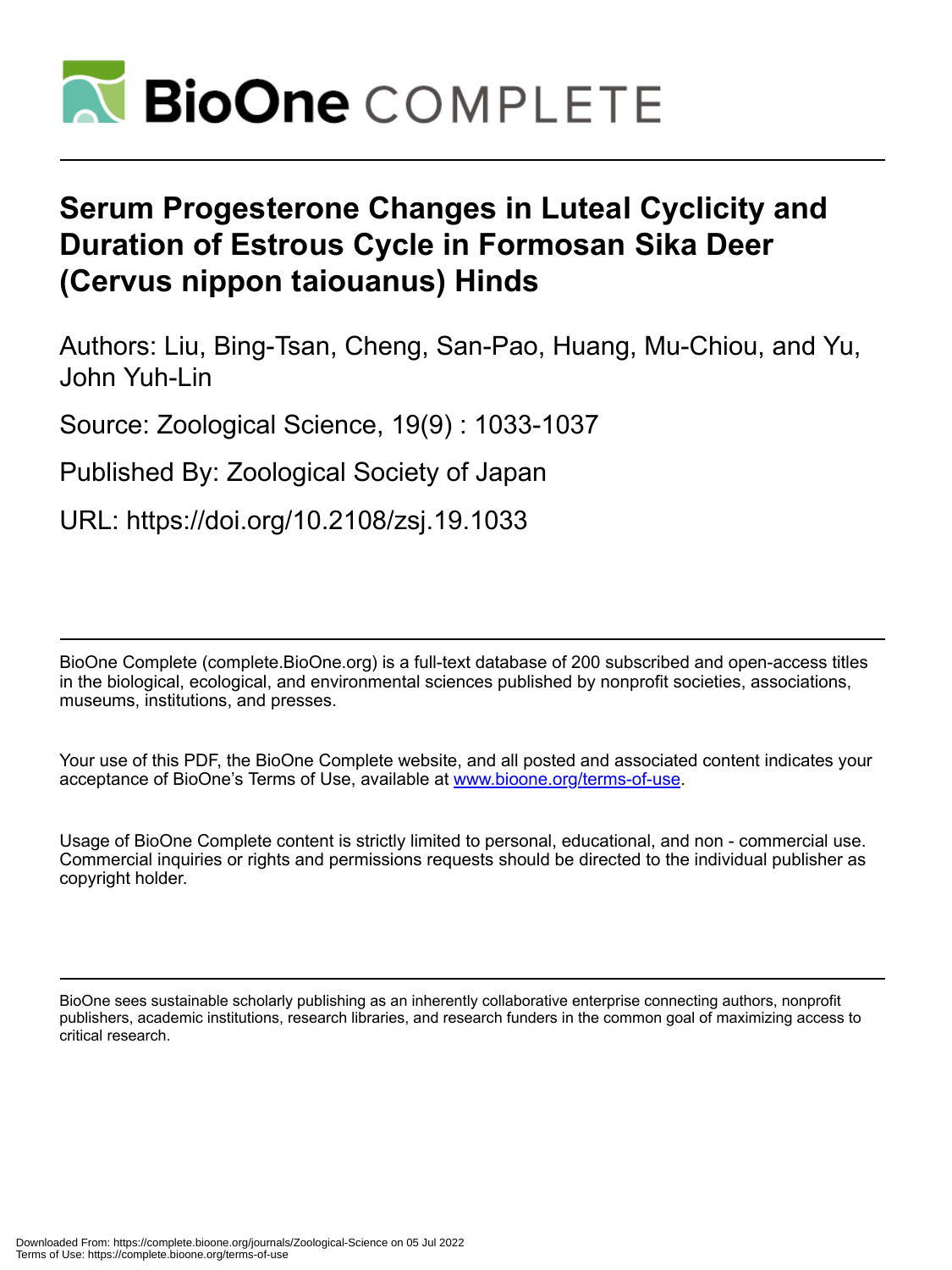# **Serum Progesterone Changes in Luteal Cyclicity and Duration of Estrous Cycle in Formosan Sika Deer (***Cervus nippon taiouanus***) Hinds**

Bing-Tsan Liu<sup>1,2</sup>, San-Pao Cheng<sup>1</sup>, Mu-Chiou Huang<sup>1</sup> and John Yuh-Lin Yu<sup>3\*</sup>

1 *Reproductive Physiology Laboratory, Department of Animal Science, National Chung-Hsing University, Taichung, Taiwan 402, ROC,*

2 *Reproductive Physiology Laboratory, Department of Animal Science, National Ping-Tung University of Science and Technology, Pingtung, Taiwan 912, ROC and*

3 *Endocrinology Laboratory, Institute of Zoology, Academia Sinica, Taipei, Taiwan 115, ROC*

**ABSTRACT**—A study was conducted to investigate the serum progesterone (SP4) profiles and duration of estrous cycles in the farmed Formosan sika deer (FSD; *Cervus nippon taiouanus*) during the major breeding season. Five parous, open and non-milking hinds were allotted to collect peripheral blood samples twice weekly for  $P_4$  measurement by radioimmunoassay beginning at the initiation of the rutting season indicated by rutting behaviors of the sexually mature stags. The hinds were polyestrous as proved by cyclic changes of  $SP_4$  levels. After the presumptive estrus shown by the lowest concentration of  $SP_4$ (0.20±0.01 ng/ml), this ovarian hormone markedly elevated on day 7 of the cycle (1.67±0.11 ng/ml), reached plateau (3.15±0.16 ng/ml, P<0.01) during days 11 to 18, and then declined to the basal levels in the subsequent estrus. It is concluded that mean duration of the estrous cycle in FSD during the major rutting season is 19.3 days with a range of 17 to 21 days, and that the patterns of circulating progesterone profiles during the estrous cycles of the FSD are similar to those of other deer species so far investigated.

**Keywords**: *Cervus nippon taiouanus*, serum progesterone levels, estrous cycle, deer

# **INTRODUCTION**

The sika deer, *Cervus nippon,* is a species native to eastern Asia, but now introduced widely elsewhere. There are 13 subspecies identified from different parts of eastern Asia. One of the subspecies native to Taiwan is Formosan sika deer (FSD, *Cervus nippon taiouanus*). The wild FSD might have been extinct in Taiwan Since 1969 (McCullough, 1974). The FSD hinds are seasonal polyestrous breeders. The puberty of the hinds is 14.5 months of age (Shih *et al*., 1985; Yang and Ma, 1994). Under adequate nutrition and appropriate environmental conditions, they exhibit continuous rutting behaviors, if without gestation, from soon after autumn equinox and until near vernal equinox in Taiwan, exhibiting major breeding activity between November and December (Shih *et al*., 1985; Yang and Ma, 1994).

Although the FSD has been raised in Taiwan for several hundred years, they have not been fully domesticated like domestic cattles or goats. To our knowledge, the reproduc-

\* Corresponding author: Tel. +886-2-27899509; FAX. +886-2-27858059. Email: johnyu@ccvax.sinica.edu.tw tive physiology of the FSD hinds have not been well documented, especially the duration and hormonal profiles of the estrous cycle, partially because the animals are sensitive to be stressed with physical restraint during bleeding procedures.

The progesterone levels in peripheral blood vessels in mammals provide valuable information about reproductive status. Serum progesterone (SP<sub>4</sub>) concentrations have been measured in several deer species including fallow deer (Asher, 1985; Asher *et al*., 1986, 1988), red deer (Adam *et al*., 1985; Asher *et al*., 1997; Guinness *et al*., 1971; Kelly *et al*., 1985), whit-tailed deer (Plotka *et al*., 1980), Pere Davids deer (Curlewis *et al*., 1988) and chital deer (Chapple *et al*., 1993) during the breeding season. No information is yet available regarding the pattern of circulating levels of progesterone during the breeding season of sika deer. The objectives of this study were to investigate the changes of circulating levels of progesterone and the duration of estrous cycle during their major rutting season in the farmed FSD hinds.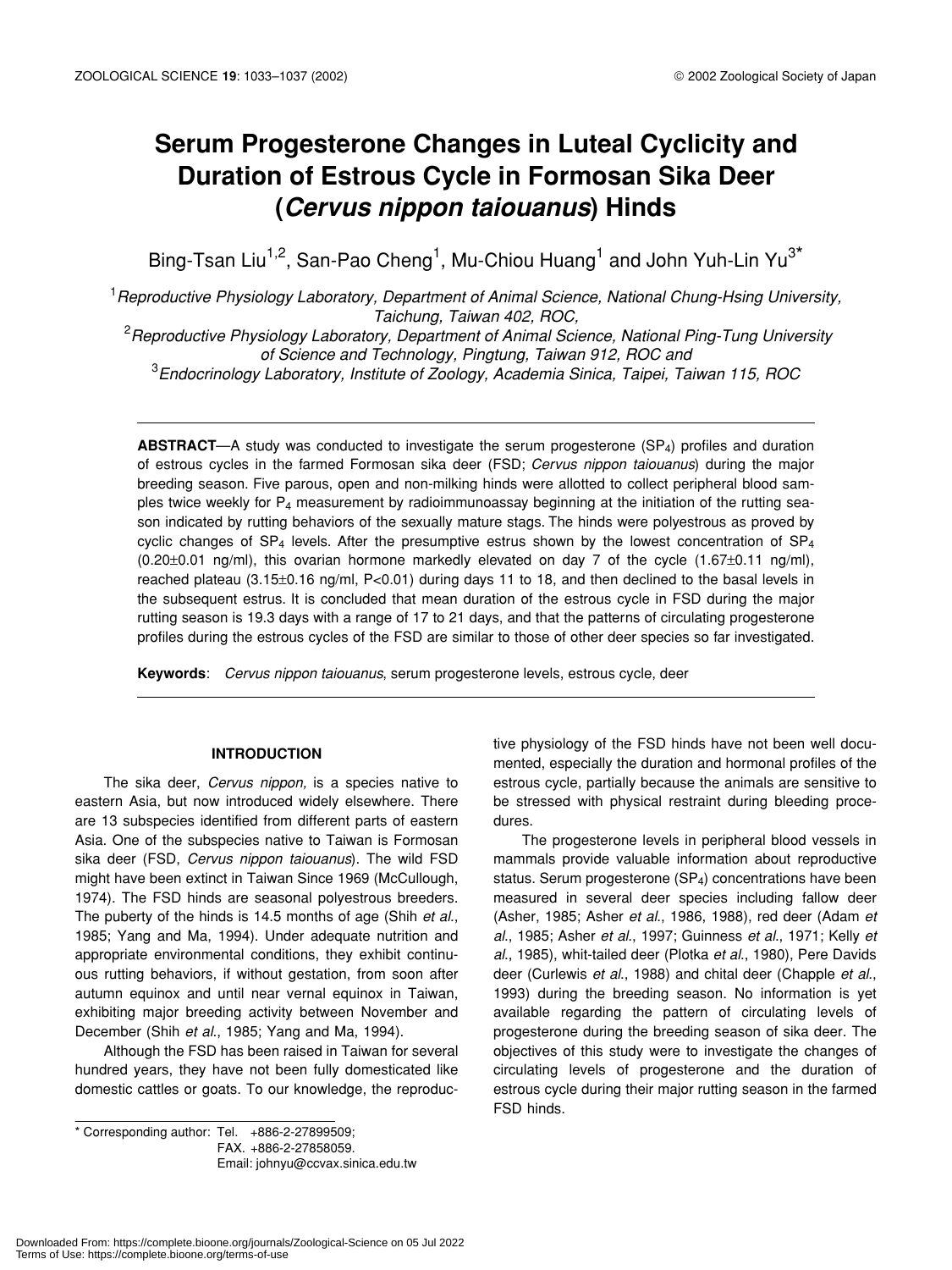# **MATERIALS AND METHODS**

# **Animals and management**

Five parous, open and non-milking Formosan sika deer hinds, 3 to 4 years of age and 38.9±3.41 in live body weight, were allotted for this study. They were farmed in southern Taiwan (22.5°N, 120.5°E) in a pen with an area of 660 cm in length, 291 cm in width and 310 cm in height, and half of the area was shaded. In average, 600 g of the concentration feed, containing 18.3% crude protein, was supplied to each hind per day, half of the feed given in morning and other half given in afternoon, in addition to provision *ad libitum* of pangola hay, containing 34.3% crude fiber, and fresh water. On

the sampling days, the concentration feeds were offered after the bleeding procedures were finished.

# **Sampling period**

The sampling period was conducted in the major rutting season of the sika deers (November to December) according to the previous investigations (Shih *et al*., 1985; Yang and Ma, 1994). In the present study, initiation of the rutting season was found to be 2 November of 1996 as indicated by the rutting behaviors of the proved fertile stags. The sampling period was thus started on 2 November of 1996, the initiating day of the rutting season, and continued until 11 January of 1997.



Fig. 1. Changes of SP<sub>4</sub> concentration (ng/ml) in the FSD hinds during their major rutting season. The sampling procedure was initiated at beginning of the rutting season, and the presumptive estrus ( ) was indicated by the day of the least progesterone concentration presented.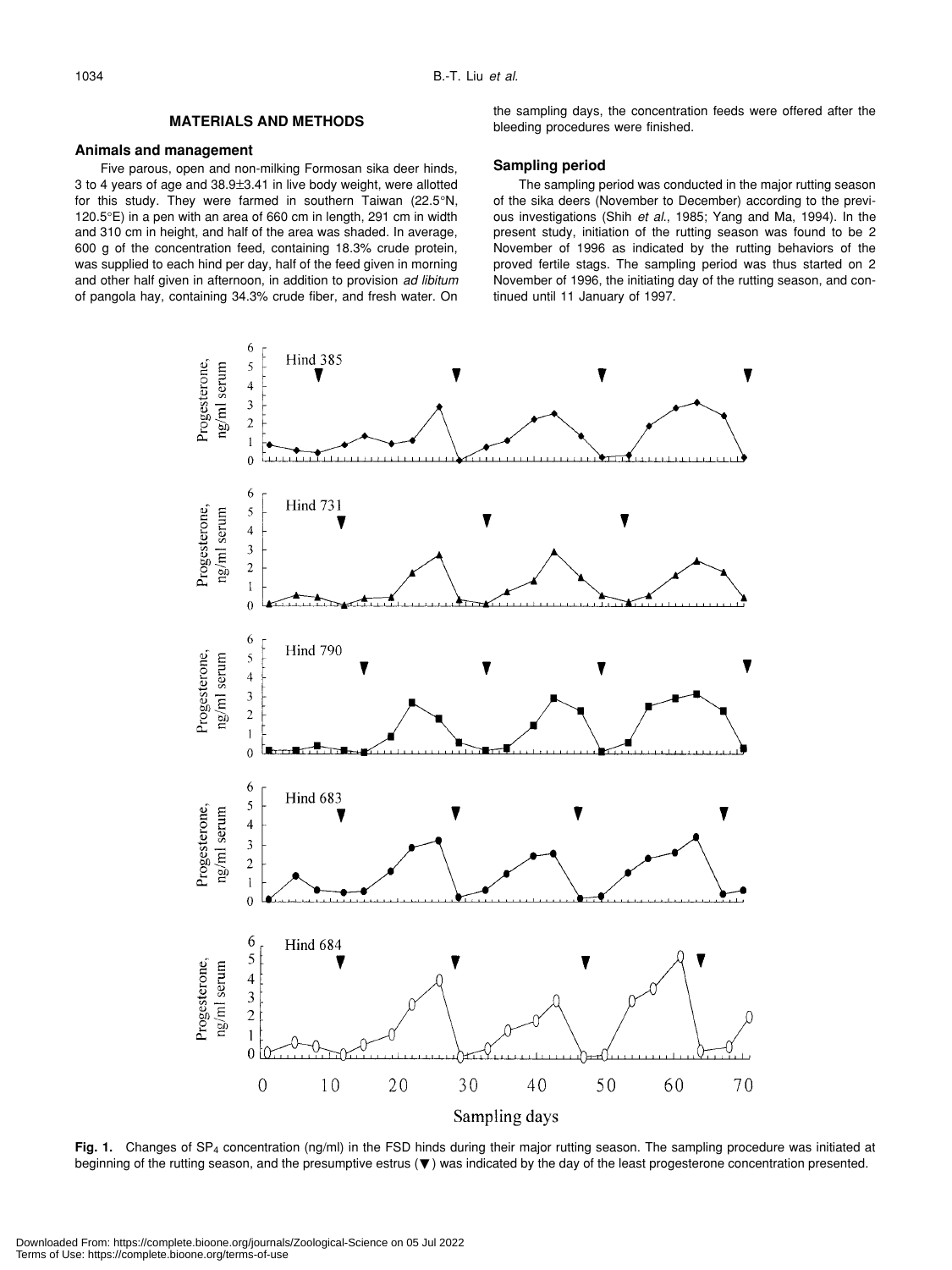#### **Animal anesthesia and blood sampling**

During bleeding procedures, each hind was anesthetized by intramuscular administration of an aqueous mixture containing xylazine-HCl (40 mg; Rompun, Bayer NZ Ltd, Peton, New Zealand) and ketamine-HCl (115 mg; Ketaset, Aveco Co., Fort Dodge, IA) in the rump area with a blowpipe. The hinds became tranquilized 10 to 15 min after administration of the anesthetics, and remained tranquil for 10 to 20 min. Blood sample (10 ml) was withdrawn from external jugular vein in the morning (08:30 to 09:30) twice weekly (3–4 day intervals) by venepuncture from the hinds after anesthesia. The separated serum samples were stored at –20 until assay.

# **Detection of estrous mounting behaviors and signs of changes of external genitalia**

Observations of mounting behaviors of the five hinds were conducted by eye measurement, three times daily: 6:00–7:30, 12:00– 13:30, and 18:00–19:30. Before each bleeding of individual hinds, close-up checking on external genitalia was performed including the changes of color, size and shape of vulva, and wetness and mucus secretion. Such cyclic alterations of external genitalia likely reflected different phases of estrous cycle of the hinds.

#### **Progesterone radioimmunoassay**

 $\overline{A}$ 

3

 $\overline{2}$ 

The serum samples were analyzed for progesterone content by radioimmunoassay (RIA) established and described by Yu *et al*. (1988). Progesterone in samples was extracted with diethyl ether and allowed to freeze in –30°C ethanol medium. The upper ethercontaining layer was decanted into another tube and dried under ventilation at 38°C. The dried residue was then dissolved in 0.01M polyphosphate-buffer-saline (pH 7.4) containing 0.1% gelatin (PBSG), and incubated at room temperature (25°C) for 1 hr. Aliquots of the PBSG dissolving steroids were used for radioimmunoassay. In the progesterone RIA procedure, the PBSG dissolving steroids were incubated with tritiated progesterone (<sup>3</sup>H-progesterone, 1, 2, 6, 7-21-<sup>3</sup>H (N), 115Ci/m mole, New England Nuclear, Boston, MA) and anti-progesterone serum (produced in rabbits by

immunization with progesterone-11-HS: BSA, Steroids Co.). The cross reactions of the antiserum were as follows: progesterone, 100%; 11α-hydroxyprogseterone, 62%; 17-hydroxyprogseterone, 3%; corticosterone, 0.6%. The cross reactions for other steroids were less than 0.01% (Yu *et al*., 1988). In this assay, the lower detection limit was 5 pg/assay tube. The coefficients of variation of intra- and inter-assay were 4.7% (n=6) and 12.3%, respectively  $(n=4)$ .

#### **Statistical analysis**

SP4 concentrations are expressed as mean±SEM. A one-way analysis of variance (ANOVA) was used to test the differences between specific pairs of the  $SP<sub>4</sub>$  in the samples obtained from various phases during major rutting season.

# **RESULTS**

# **Progesterone profiles of the estrous cycles**

All 5 individual hinds exhibited three cyclic patterns of  $SP<sub>4</sub>$  levels with the basal levels of  $SP<sub>4</sub>$  in cyclicity every 17 to 21 days during the sampling period in their major rutting season November, December and early January (Fig. 1). There were transitory, slight elevation and soon diminished SP4 concentrations at the beginning of sampling period in 4 out of 5 sika deer hinds (especially in Hinds 385 and 683). Such transitory elevated SP4 values, however, were not significantly different from the mean SP4 values of the subsequent basal levels (0.71±0.20 vs. 0.36±0.14 ng/ml; P>0.1). SP4 concentrations were at basal levels (0.06 to 0.48 ng/ml serum) on the days of the presumptive estrus, i.e. in the dominant follicular phase of the estrous cycle, and increased to peak values (2.57 to 5.49 ng/ml serum) on the days of the fully luteal function, i.e. in the dominant luteal

b.c.d



sampling procedure was initiated at beginning of the rutting season, and the days of the least concentration of progesterone exhibited were indicated  $($ ). a, b, c, d: Means in the same cycle without same superscripts are significantly different (P<0.05).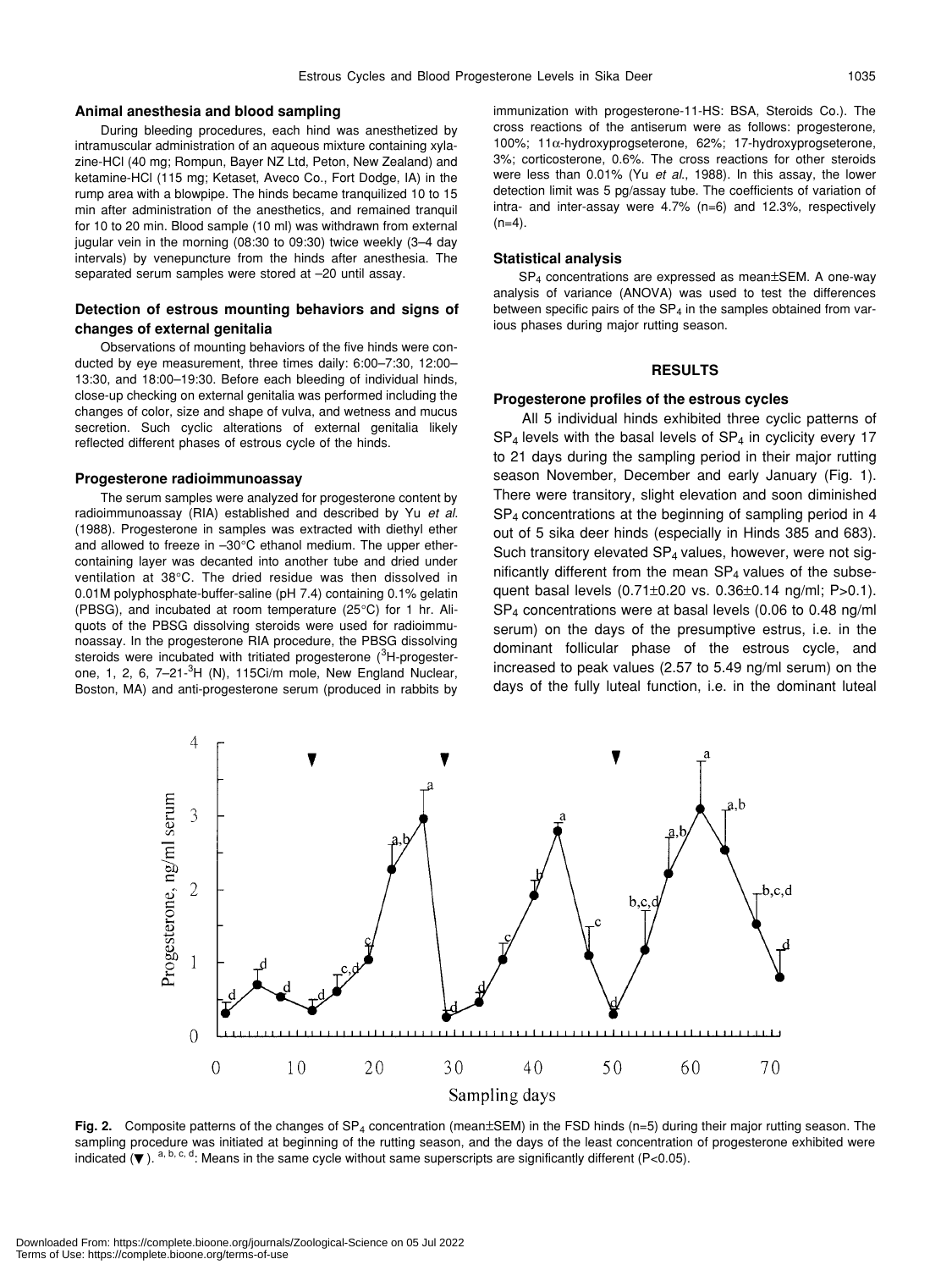phase of the estrous cycle. The  $SP<sub>4</sub>$  concentrations increased from basal level on the days of the estrus (0.20±0.01 ng/ml) to significantly higher level (1.67±0.11 ng/ ml, with a range from 1.04 to 2.21 ng/ml) on days 7 in the cycle, and continuously elevated until days 14–16 of the cycle (Fig. 2). The concentration of  $SP<sub>4</sub>$  at the stage of maximum luteal activity on days 14–16 was significantly higher than that on the day of primary elevation (days 7) of the cycle duration (3.15±0.16 vs. 1.67±0.11 ng/ml; P<0.01).

It was revealed by the  $SP<sub>4</sub>$  profiles that the ovarian corpus luteum of the FSD was dominantly functional by 7 days after the estrus, and maintained thereafter for at least 7 to 9 days of the cycle during the major rutting season (Figs. 1 and 2).  $SP<sub>4</sub>$  concentrations were then declined rapidly from more than 2.65 ng/ml, to less than 0.21 ng/ml toward the beginning of the subsequent estrous cycle (Figs. 1 and 2).

# **Detection of estrous signs during the major breeding season**

No mounting behaviors were observed by eye measurement during the major breeding season of the five hinds. However, the vulvas of all five hinds became slightly more pinkish, swollen and moistened at every 17 to 21 days intervals during the experimental period. These discernible cyclic alterations of the external genitalia occurred contemporaneously with the cyclic basal SP<sub>4</sub> levels.

# **Duration of the estrous cycle and extent of the rutting season**

Based on the cyclic basal  $SP<sub>4</sub>$  levels and the observations of the cyclic signs of swollen and moistened external genitalia, the mean duration of estrous cycle of farmed FSD in Taiwan during the major rutting season was estimated to be 19.3±1.8 days with a range of 17 to 21 days.

Judged by shedding of the velvet antler and by presentation of rutting behaviors of the sexually mature stags, the rutting season of the FSD began within the first week in November, and terminated within the last week in April of the following year. The hinds exhibited the first estrus 3 days before and after 13 November of 1996 as indicated by the first basal levels in the cyclic SP4 changes which were 11 days after the initiation of the rutting season (2 November of 1996) as indicated by rutting behaviors of the stags.

# **DISCUSSION**

In the present study, the FSD hinds exhibited  $SP<sub>4</sub>$  at basal level (0.20 ng/ml) on the days around estrus;  $SP<sub>4</sub>$  concentrations were elevated markedly (3.15 ng/ml) on days 7 in the cycles and maintained for 7 to 9 days, and then declined rapidly before the beginning of the subsequent estrus. The patterns of circulating progesterone profile of FSD during the major breeding season observed in the present study are, in general, similar to those of other species of deers (Adam *et al*., 1985; Asher, 1985; Asher *et al*., 1986, 1988, 1997; Chapple *et al*., 1993; Guinness *et al*., 1971; Kelly *et al*., 1985; Plotka *et al*., 1980). Nearly all studies in deers indicated that the serum or plasma progesterone concentrations were the lowest around the estrus during an estrous cycle: 0.1 to 0.3 ng/ml in fallow deer (Asher, 1985; Asher *et al*., 1986, 1988); <1 ng/ml in red deer (Adam *et al*., 1985; Asher *et al*., 1997; Kelly *et al*., 1985); 0.85 ng/ ml in chital deer (Chapple *et al*., 1993); and <1 ng/ml in white-tailed deer (Plotka *et al*., 1980). The progesterone concentrations rose to maximal values 7 to 14 days after estrus/ovulation, varying with species: 3 to 8 ng/ml in fallow deer (Asher, 1985; Asher *et al*., 1986, 1988); 2 to 7.5 ng/ml in red deer (Adam *et al*., 1985; Asher *et al*., 1997; Kelly *et al*., 1985); 5 to 8 ng/ml in chital deer (Chapple *et al*., 1993); and 3 to 8 ng/ml in white-tailed deer (Plotka *et al*., 1980). Consequently, the circulating progesterone concentrations in various species of deers increased 6 to 20 fold, from the minimal basal levels at estrus to the maximal peak at fully functional corpus luteum.

At the beginning of the breeding season, the  $SP<sub>4</sub>$  levels of all five FSD hinds increased from anestrus basal to 0.71± 0.20 ng/ml for several days in about 10 to 12 days preceding the first cycle. A transitory increase in progesterone concentration preceding the first estrus was also observed in the fallow deer hinds (Asher, 1985) and in the Pere David's deer hinds (Curlewis *et al*., 1988). In the ewe it has been shown that progesterone priming is essential to ensure normal luteal function at the subsequent ovulation (McLeod and Haresign, 1984; McLeod *et al*., 1982). In addition, Legan *et al*. (1985) have shown that some of the priming effects of progesterone require only low physiological concentrations of progesterone for as short as 3 days. Whether or not the transitory increase in SP4 concentrations observed before the first cycle in the FSD hinds also serves a similar function to that reported for the ewe requires further investigation.

In most of the temperate deer species, females are seasonally polyestrous and exhibit the estrous cycles ranged from 17 to 21 days in chital deer (Chapple *et al*., 1993), 21 to 26 days in fallow deer (Asher, 1985; Asher *et al*., 1986, 1988), 18 to 21 days in red deer(Adam *et al*., 1985; Guinness *et al*., 1971; Kelly and Moore, 1977), 22 to 29 days in white-tailed deer (Plotka *et al*., 1980; Verme, 1985) or blacktailed deer (Thomas and Cowan, 1975), and 18 to 20 days in the Pere David's deer (Curlewis *et al*., 1988; Wemmer *et al*., 1989). As observed in the present study, the duration of estrous cycles of the polyestrous FSD hinds, inhabiting in tropical southern Taiwan, based on the consecutive basal progesterone values during the major rutting season, were 19.3±1.8 days. Such duration of estrous cycle determined by consecutive cyclicity of basal serum progesterone levels corresponded well with the observations of the cyclic alterations of external genitalia; namely, the vulvas became slightly more pinkish, swollen and moistened when the SP<sub>4</sub> levels were lowest. Presumably, the vulvas of the FSD responded to varying levels of estrogen and progesterone secreted by ovaries. During proestrus and estrus, under estrogen domination and least progesterone secretion, the